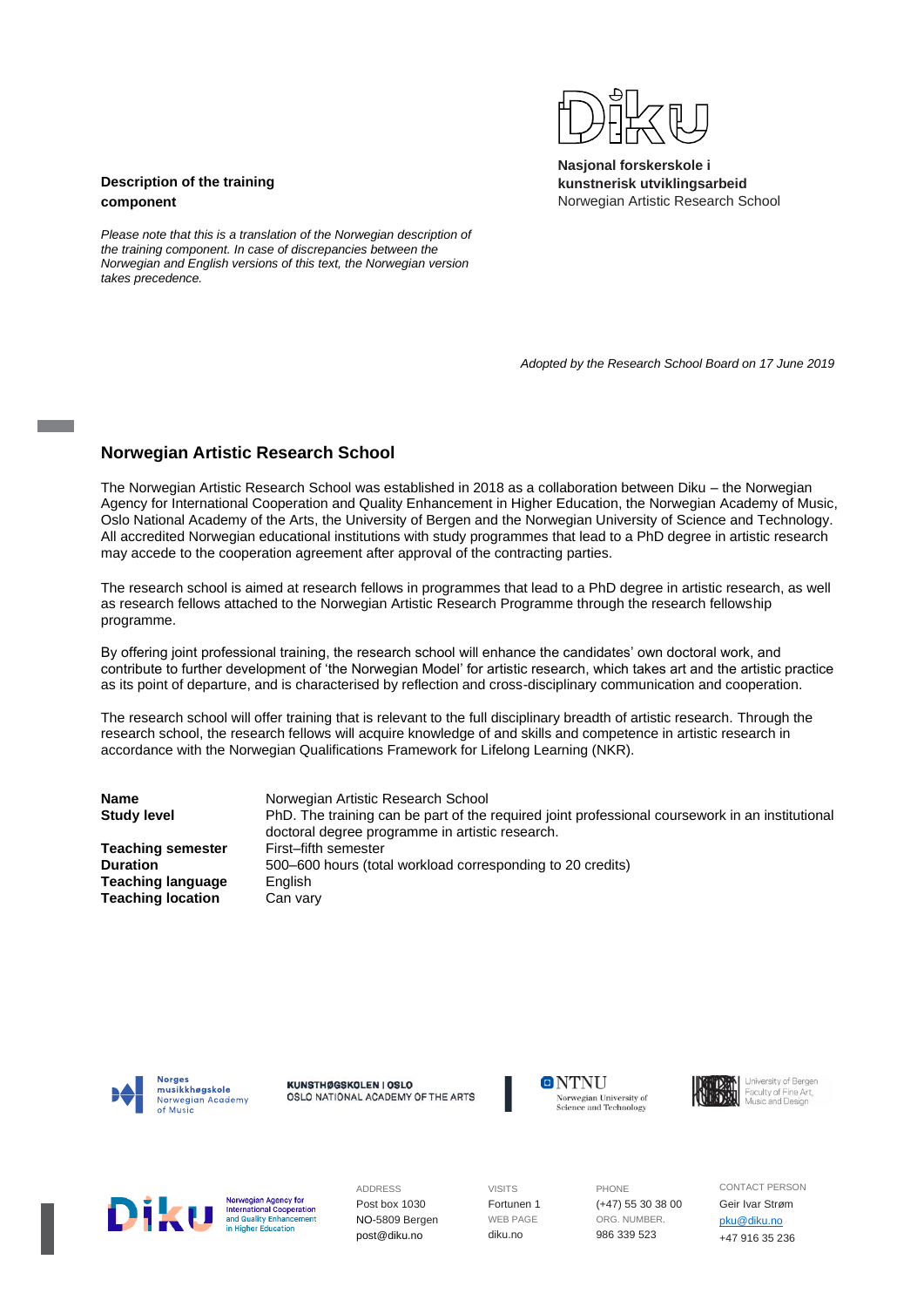

**Nasjonal forskerskole i kunstnerisk utviklingsarbeid** Norwegian Artistic Research School

#### **Objectives and content**

The objective of the Norwegian Artistic Research School is to give research fellows an introduction to methods, theory and ethics as they relate to artistic research, as well as training in disseminating the results of artistic research. The joint professional training is intended to support research fellows' artistic PhD projects and contribute to professional depth and breadth.

#### **Learning outcomes**

After completing the research school's programme, research fellows are expected to have achieved the following learning outcomes:

#### **Knowledge:** The candidate ...

- masters fundamental theory relating to artistic research
- can describe the diversity in theories and methods in artistic research, and reflect on and argue for choices of methods and processes in own artistic research
- can contribute to the discourse on artistic research

**Skills:** The candidate ...

- can formulate research questions and plan the artistic research, with the focus on artistic processes and results
- can work on complex questions, and challenge established discourses and practices in the field
- can deal with interdisciplinary questions in artistic research

**Competence:** The candidate ...

- can discuss ethical principles and concerns in artistic research
- can identify ethical issues and can engage in artistic research with integrity
- can share artistic research in relevant national and international contexts
- can participate in debates in the field in international forums

#### **Admission**

Participants must have been accepted for a PhD programme in artistic research or the Norwegian Artistic Research Fellowship Programme. It is the institutions that sign up candidates for the research school. Deadlines for registration are advertised annually.

## **Work and teaching methods**

Training is provided through seminars, conferences and in other relevant forums, and through contact with other research fellows and peers who work in the field of artistic research nationally and internationally. Work and teaching methods include lectures, workshops, various forms of sharing artistic research and discussions. The discussions are related to each research fellow's project and to artistic research in general, with the emphasis on the transfer value in relation to the research fellow's own artistic research. The training can take place in both large and small groups.

The research fellows are expected to prepare and familiarise themselves with different material in advance, which is then shared and discussed at the seminars. At the conferences, the research fellows meet national and international projects and professional environments in the field of artistic research. The research fellows present and discuss their own projects and take part in relevant discourses. By sharing their own artistic research project, the research fellows contribute to developing their respective artistic fields. The conferences provide an opportunity for interdisciplinary exchanges and are an arena for a more general discourse on artistic research.



KUNSTHØGSKOLEN I OSLO OSLO NATIONAL ACADEMY OF THE ARTS







Norwegian Agency for **International Cooperation**<br>and Quality Enhancement ucation

ADDRESS Post box 1030 NO-5809 Bergen post@diku.no

VISITS Fortunen 1 WEB PAGE diku.no

PHONE (+47) 55 30 38 00 ORG. NUMBER. 986 339 523

CONTACT PERSON Geir Ivar Strøm [pku@diku.no](mailto:pku@diku.no) +47 916 35 236